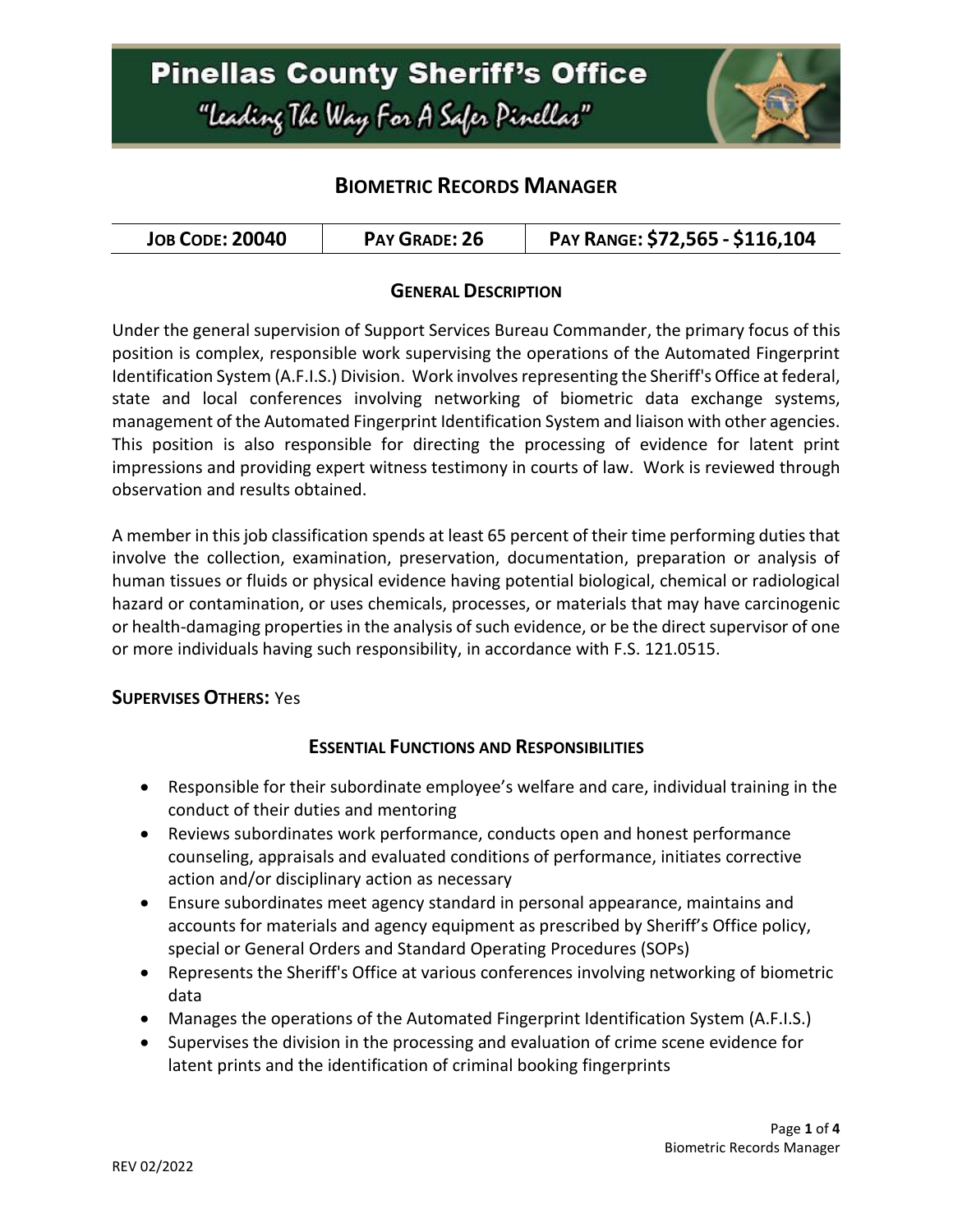## **Pinellas County Sheriff's Office** "Leading The Way For A Safer Pinellar"



- Manages day-to-day operations of the assigned area; develops and implements administrative policies, procedures, and guidelines to ensure operational efficiency and effective administration of assigned personnel
- Plans and recommends new systems and procedures to improve operations
- Coordinates with other departments/sections within the agency and externally to ensure communication and service efficiencies; interprets and explains requirements, regulations, and procedures
- Prepares, or assists in the preparation, of the annual budget, monitors status of allocated funds, and controls expenses
- Assesses staffing needs, interviews, recruits, or assists in the recruitment and hiring of personnel
- Provides supervision, guidance, training, and motivation to assigned personnel, evaluates performance, and initiates corrective action as needed
- Participates in Sheriff's Office recruitment and community relations activities as directed.

Regular and reliable attendance is required as an essential function of the position.

This position is considered essential and, in the event of an emergency or natural disaster, will be required to report to work.

This list is not intended to be all-inclusive and you may not be responsible for every item listed. The employer reserves the right to assign additional functions and responsibilities as necessary.

### **QUALIFICATIONS**

- Graduation from an accredited college or university with a Bachelor's Degree in Business Administration, Public Administration or related field AND five (5) years' related experience in fingerprint identification AND two (2) years' supervisory experience
- Or equivalent combination of education and experience
- Completion of training courses in fingerprint technology
- Must possess a valid Florida driver's license
- Consideration for this position requires a credit check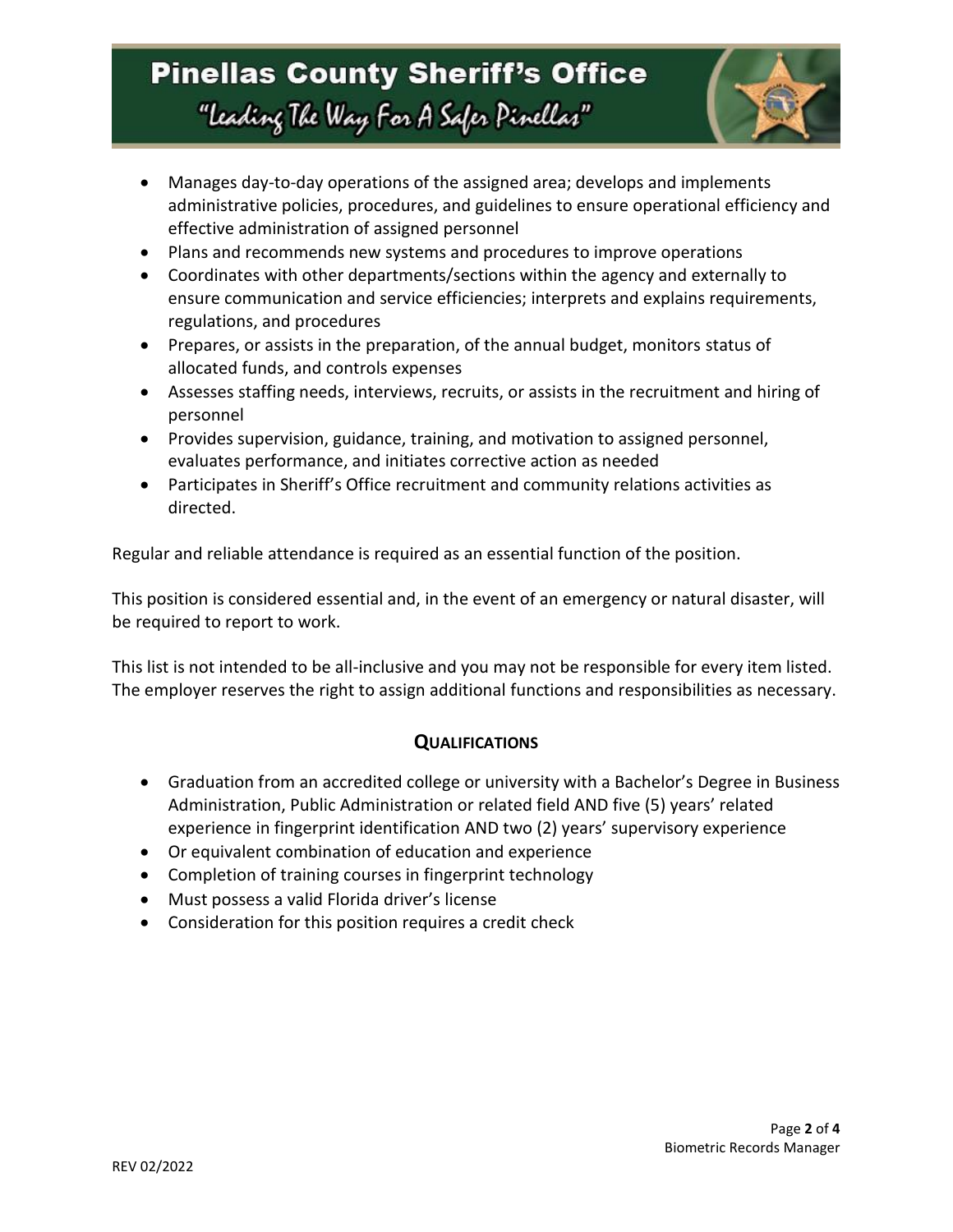

### **KNOWLEDGE, SKILLS, AND ABILITIES**

- Knowledge of the modern principles and techniques of biometric identification
- Knowledge of equipment, chemicals, materials and techniques used in lifting, photographing and preserving latent impressions.
- Knowledge of computer systems and operations as they apply to biometric identification.
- Knowledge of the rules of evidence as they apply to pattern evidence, biometrics and personal identification data
- Ability to accurately conduct technical reviews of comparison and identification data
- Ability to create reports, respond to surveys, create statistical summaries, and to write and revise policies, letters memos, etc.
- Ability to identify existing or potential problems and to develop ways to resolve issues
- Working knowledge of the functions, activities, requirements, and objectives of the area assigned
- Knowledge of agency budget development and management procedures
- Ability to operate equipment and instruments utilized in meeting job requirements and operational responsibilities
- Knowledge of ADA, FMLA, Workers' Compensation and FLSA to ensure proper adherence and assist supervisors to make decisions on various issues within the guidelines of state/federal/agency laws, rules and regulations
- Ability to motivate staff and fellow employees by directing and modifying procedures and controls; encourage employee behavior to achieve both personal and agency goals in order to fulfill the mission of the agency
- Ability to review and/or complete personnel evaluations of staff in accordance with agency policies to ensure they are fair and impartial, and accurately reflect the job the employee performs
- Ability to establish and maintain effective working relations within and outside the agency
- Ability to communicate effectively both verbally and in writing
- Organizational skills
- Time management
- Ability to perform all functions of the job classification without posing a direct threat to the health or safety of other individuals in the workplace